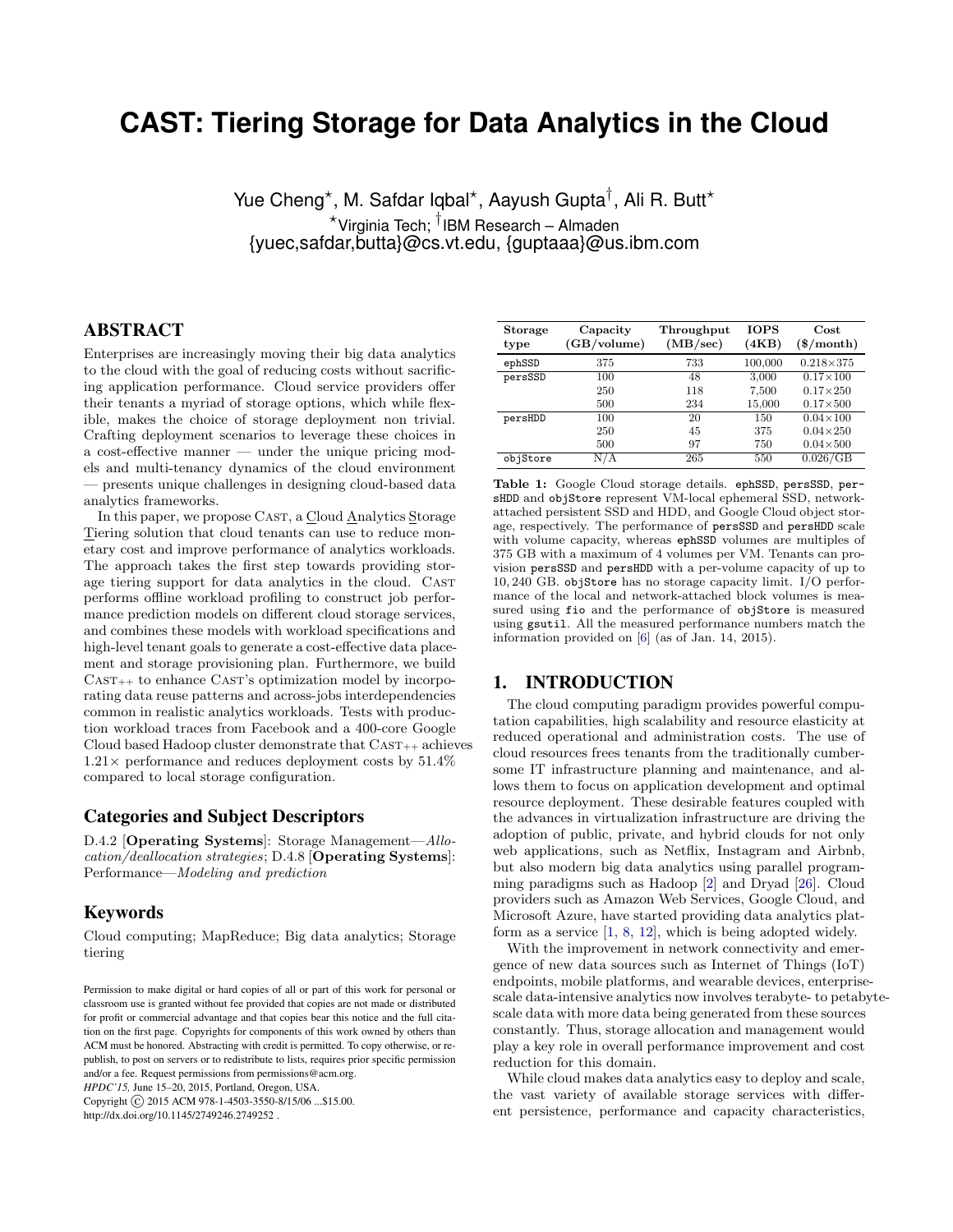presents unique challenges for deploying big data analytics in the cloud. For example, Google Cloud Platform provides four different storage options as listed in Table [1.](#page-0-0) While ephSSD offers the highest sequential and random I/O performance, it does not provide data persistence (data stored in ephSSD is lost once the associated VMs are terminated). Network-attached persistent block storage services using persHDD or persSSD as storage media are relatively cheaper than ephSSD, but offer significantly lower performance. For instance, a 500 GB persSSD volume has about  $2\times$  lower throughput and  $6\times$  lower IOPS than a 375 GB ephSSD volume. Finally, objStore is a RESTful object storage service providing the cheapest storage alternative and offering comparable sequential throughput to that of a large persSSD volume. Other cloud service providers such as AWS EC2 [\[5\]](#page-10-5), Microsoft Azure [\[4\]](#page-10-6), and HP Cloud [\[10\]](#page-10-7), provide similar storage services with different performance–cost trade-offs.

The heterogeneity in cloud storage services is further complicated by the varying types of jobs within analytics workloads, e.g., iterative applications such as KMeans and Pagerank, and queries such as Join and Aggregate. For example, in map-intensive Grep, the map phase accounts for the largest part of the execution time (mostly doing I/Os), whereas CPU-intensive KMeans spends most of the time performing computation. Furthermore, short-term (within hours) and long-term (daily, weekly or monthly) data reuse across jobs is common in production analytics workloads [\[18,](#page-11-1) [15\]](#page-10-8). As reported in [\[18\]](#page-11-1), 78% of jobs in Cloudera Hadoop workloads involve data reuse. Another distinguishing feature of analytics workloads is the presence of workflows that represents interdependencies across jobs. For instance, analytics queries are usually converted to a series of batch processing jobs, where the output of one job serves as the input of the next  $job(s)$ .

The above observations lead to an important question for the cloud tenants How do I (the tenant) get the most bangfor-the-buck with data analytics storage tiering/data placement in a cloud environment with highly heterogeneous storage resources? To answer this question, this paper conducts a detailed quantitative analysis with a range of representative analytics jobs in the widely used Google Cloud environment. The experimental findings and observations motivate the design of Cast, which leverages different cloud storage services and heterogeneity within jobs in an analytics workload to perform cost-effective storage capacity allocation and data placement.

Cast does offline profiling of different applications (jobs) within an analytics workload and generates job performance prediction models based on different storage services. It lets tenants specify high-level objectives such as maximizing tenant utility, or minimizing deadline miss rate. CAST then uses a simulated annealing based solver that reconciles these objectives with the performance prediction models, other workload specifications and the different cloud storage service characteristics to generate a data placement and storage provisioning plan. The framework finally deploys the workload in the cloud based on the generated plan. We further enhance our basic tiering design to build  $C_AST_{++}$ , which incorporates the data reuse and workflow properties of an analytics workload.

Specifically, we make the following contributions in this paper:

- 1. We employ a detailed experimental study and show, using both qualitative and quantitative approaches, that extant hot/cold data based storage tiering approaches cannot be simply applied to data analytics storage tiering in the cloud.
- 2. We present a detailed cost-efficiency analysis of analytics workloads and workflows in a real public cloud environment. Our findings indicate the need to carefully evaluate the various storage placement and design choices, which we do, and redesign analytics storage tiering mechanisms that are specialized for the public cloud.
- 3. Based on the behavior analysis of analytics applications in the cloud, we design CAST, an analytics storage tiering management framework based on simulated annealing algorithm, which searches the analytics workload tiering solution space and effectively meets customers' goals. Moreover, CAST's solver succeeds in discovering non-trivial opportunities for both performance improvement and cost savings.
- 4. We extend our basic optimization solver to  $C_{\text{AST++}}$ that considers data reuse patterns and job dependencies.  $CAST_{++}$  supports cross-tier workflow optimization using directed acyclic graph (DAG) traversal.
- 5. We evaluate our tiering solver on a 400-core cloud cluster (Google Cloud) using production workload traces from Facebook. We demonstrate that, compared to a greedy algorithm approach and a series of key storage configurations,  $C_AST_{++}$  improves tenant utility by 52.9% – 211.8%, while effectively meeting the workflow deadlines.

# 2. BACKGROUND AND RELATED WORK

In the following, we provide a brief background of storage tiering, and categorize and compare previous work with our research.

*Hot/Cold Data Classification-based Tiering* Recent research [\[28,](#page-11-2) [34,](#page-11-3) [43\]](#page-11-4) has focused on improving storage cost and utilization efficiency by placing hot/cold data in different storage tiers. Guerra et. al.[\[22\]](#page-11-5) builds an SSD-based dynamic tiering system to minimize cost and power consumption, and existing works handle file system and block level I/Os (e.g., 4 – 32 KB) for POSIX-style workloads (e.g., server, database, file systems, etc.). However, the cost model and tiering mechanism used in prior approaches cannot be directly applied to analytics batch processing applications running in a public cloud environment, mainly due to cloud storage and analytics workload heterogeneity. In contrast, our work provides insights into design of a tiered storage management framework for cloud-based data analytics workloads.

*Fine-Grained Tiering for Analytics* Storage tiering has been studied in the context of data-intensive analytics batch applications. Recent analysis [\[23\]](#page-11-6) demonstrates that adding a flash tier for serving reads is beneficial for HDFS-based HBase workloads with random I/Os. As opposed to HBase I/O characteristics, typical MapReduce-like batch jobs issues large, sequential  $I/Os$  [\[40\]](#page-11-7) and run in multiple stages (map, shuffle, reduce). Hence, lessons learned from HBase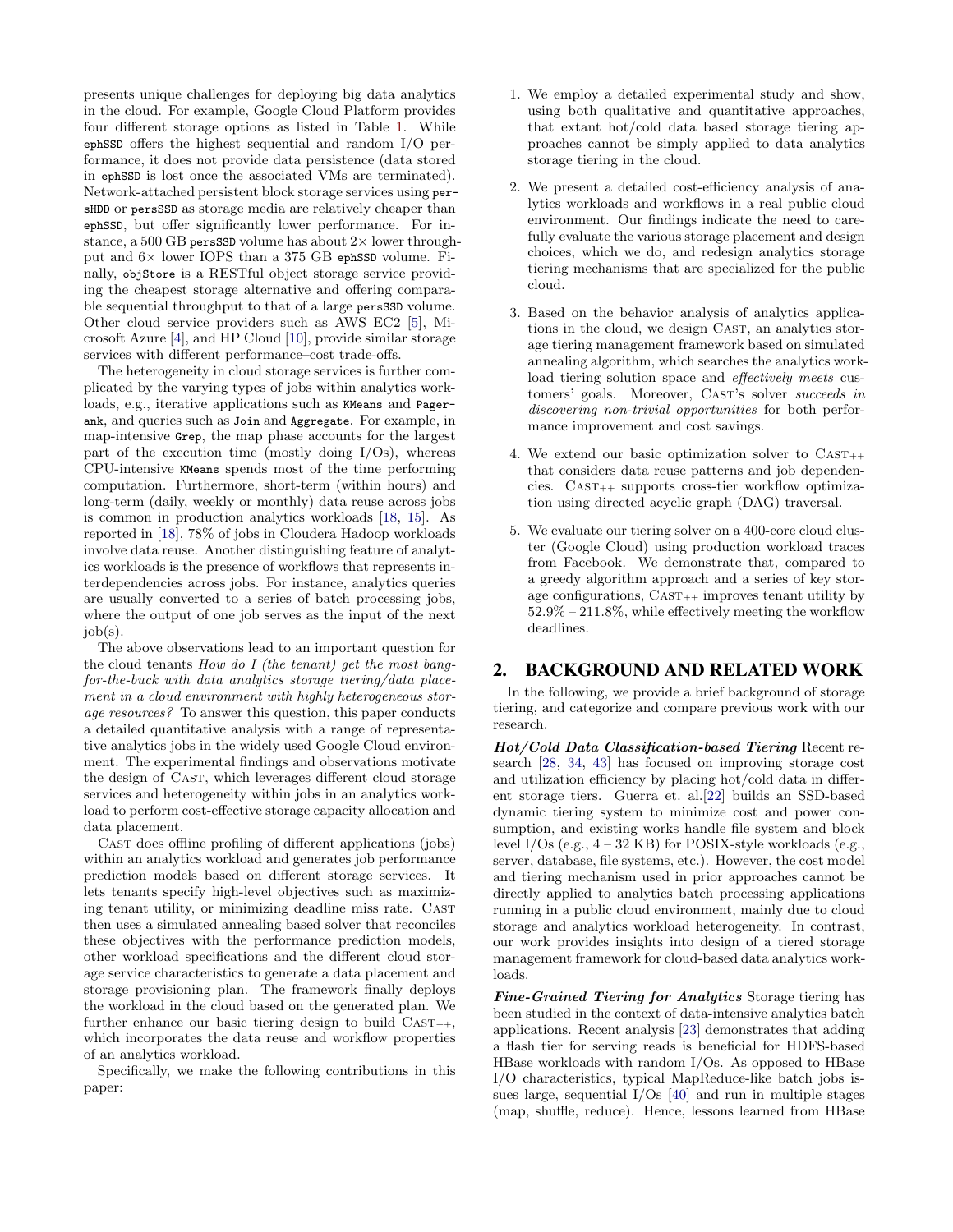tiering are not directly applicable to such analytics workloads. hatS [\[31\]](#page-11-8) and open source Hadoop community [\[9\]](#page-10-9) have taken the first steps towards integrating heterogeneous storage devices in HDFS for local clusters. However, the absence of task-level tier-aware scheduling mechanisms implies that these HDFS block granularity tiering approaches cannot avoid stragglers within a job, thus achieving limited performance gains if any. PACMan [\[15\]](#page-10-8) solves this slowtier straggler problem by using a memory caching policy for small jobs whose footprint can fit in the memory of the cluster. Such caching approaches are complementary to CAST as it provides a coarse-grained, static data placement solution for a complete analytics workload in different cloud storage services.

*Cloud Resource Provisioning* Considerable prior work has examined ways to automate resource configuration and provisioning process in the cloud. Frugal Cloud File System (FCFS) [\[39\]](#page-11-9) is a cost-effective cloud-based file storage that spans multiple cloud storage services. In contrast to POSIX file system workloads, modern analytics jobs (focus of our study) running on parallel programming frameworks like Hadoop demonstrate very different access characteristics and data dependencies (described in Section [3\)](#page-2-0); requiring a rethink of how storage tiering is done to benefit these workloads. Other works such as Bazaar [\[27\]](#page-11-10) and Conductor [\[44\]](#page-11-11), focus on automating cloud resource deployment to meet cloud tenants' requirements while reducing deployment cost. Our work takes a thematically similar view — exploring the trade-offs of cloud services — but with a different scope that targets data analytics workloads and leverages their unique characteristics to provide storage tiering. Several systems [\[14,](#page-10-10) [37\]](#page-11-12) are specifically designed to tackle flash storage allocation inefficiency in virtualization platforms. In contrast, we explore the inherent performance and cost trade-off of different storage services in public cloud environments.

*Analytics Workflow Optimization* A large body of research [\[45,](#page-11-13) [35,](#page-11-14) [21,](#page-11-15) [36,](#page-11-16) [33\]](#page-11-17) focuses on Hadoop workflow optimizations by integrating workflow-aware scheduler into Hadoop or interfacing Hadoop with a standalone workflow scheduler. Our workflow enhancement is orthogonal and complements these works as well  $-$  CAST<sub>++</sub> exploits cloud storage heterogeneity and performance scaling property, and uses opportunities for efficient data placement across different cloud storage services to improve workflow execution. Workflow-aware job schedulers can leverage the data placement strategy of  $CAST_{++}$  to further improve analytics workload performance.

# <span id="page-2-0"></span>3. A CASE FOR CLOUD STORAGE TIER-ING

In this section, we first establish the need for cloud storage tiering for data analytics workloads. To this end, we characterize the properties of applications that form a typical analytics workload and demonstrate the impact of these properties on the choice of cloud storage services. We then argue that extant tiering techniques, such as hot/cold data based segregation and fine-grained partitioning within a single job, are not adequate; rather a course-grained, job-level storage service tiering is needed for cloud-based data analytics.

<span id="page-2-1"></span>

| App.          | $I/O$ -intensive |  |                | <b>CPU-intensive</b>                                                                   |  |
|---------------|------------------|--|----------------|----------------------------------------------------------------------------------------|--|
|               | Map              |  | Shuffle Reduce |                                                                                        |  |
| Sort          | х                |  |                |                                                                                        |  |
| Join          | x                |  |                |                                                                                        |  |
| Grep          |                  |  |                |                                                                                        |  |
| <b>KMeans</b> | x                |  |                |                                                                                        |  |
|               |                  |  |                | $\mathbf{m}$ . Let $\mathbf{a}$ . Obtain a constant of the start of a small continuous |  |

#### Table 2: Characteristics of studied applications.

# 3.1 Characterization of Data Analytics Workloads

We characterize the analytics workloads along two dimensions. First, we study the behavior of individual applications within a large workload when executed on parallel programming paradigms such as MapReduce — demonstrating the benefits of different storage services for various applications. Second, we consider the role of cross-job relationships (an analytics workload comprises multiple jobs each executing an application) and show how these interactions affect the choice of efficient data placement decisions for the same applications.

#### *3.1.1 Experimental Study Setup*

We select four representative analytics applications that are typical components of real-world analytics workloads [\[18,](#page-11-1) [46\]](#page-11-18) and exhibit diversified I/O and computation characteristics, as listed in Table [2.](#page-2-1) Sort, Join and Grep are I/Ointensive applications. The execution time of Sort is dominated by the shuffle phase I/O, transferring data between mappers and reducers. In contrast, Grep spends most of its runtime in the map phase I/O, reading the input and finding records that match given patterns. Join represents an analytics query that combines rows from multiple tables and performs the join operation during the reduce phase, and thus is reduce intensive. KMeans is an iterative machine learning clustering application that spends most of its time in the compute phases of map and reduce iterations, which makes it CPU-intensive.

The experiments are performed in Google Cloud using a n1-standard-16 VM (16 vCPUs, 60 GB memory) with the master node on a n1-standard-4 VM (4 vCPUs, 15 GB memory). Intermediate data is stored on the same storage service as the original data, except for objStore, where we use persSSD for intermediate storage. Unless otherwise stated, all experiments in this section are conducted using the same compute resources but with different storage configurations as stated.

### <span id="page-2-2"></span>*3.1.2 Analysis: Application Granularity*

Figure [1](#page-3-0) depicts both the execution time of the studied applications and tenant utility for different choices of storage services. We define tenant utility (or simply "utility," used interchangeably) to be  $\frac{1/_{excitation\_time}}{cost \text{ in dollars}}$ . This utility metric is based on the tenants' economic constraints when deploying general workloads in the cloud. Figure [1](#page-3-0) (a) shows that ephSSD serves as the best tier for both execution time and utility for Sort even after accounting for the data transfer cost for both upload and download from objStore. This is because there is no data reduction in the map phase and the entire input size is written to intermediate files residing on ephSSD that has about  $2\times$  higher sequential bandwidth than persSSD. Thus, we get better utility from ephSSD than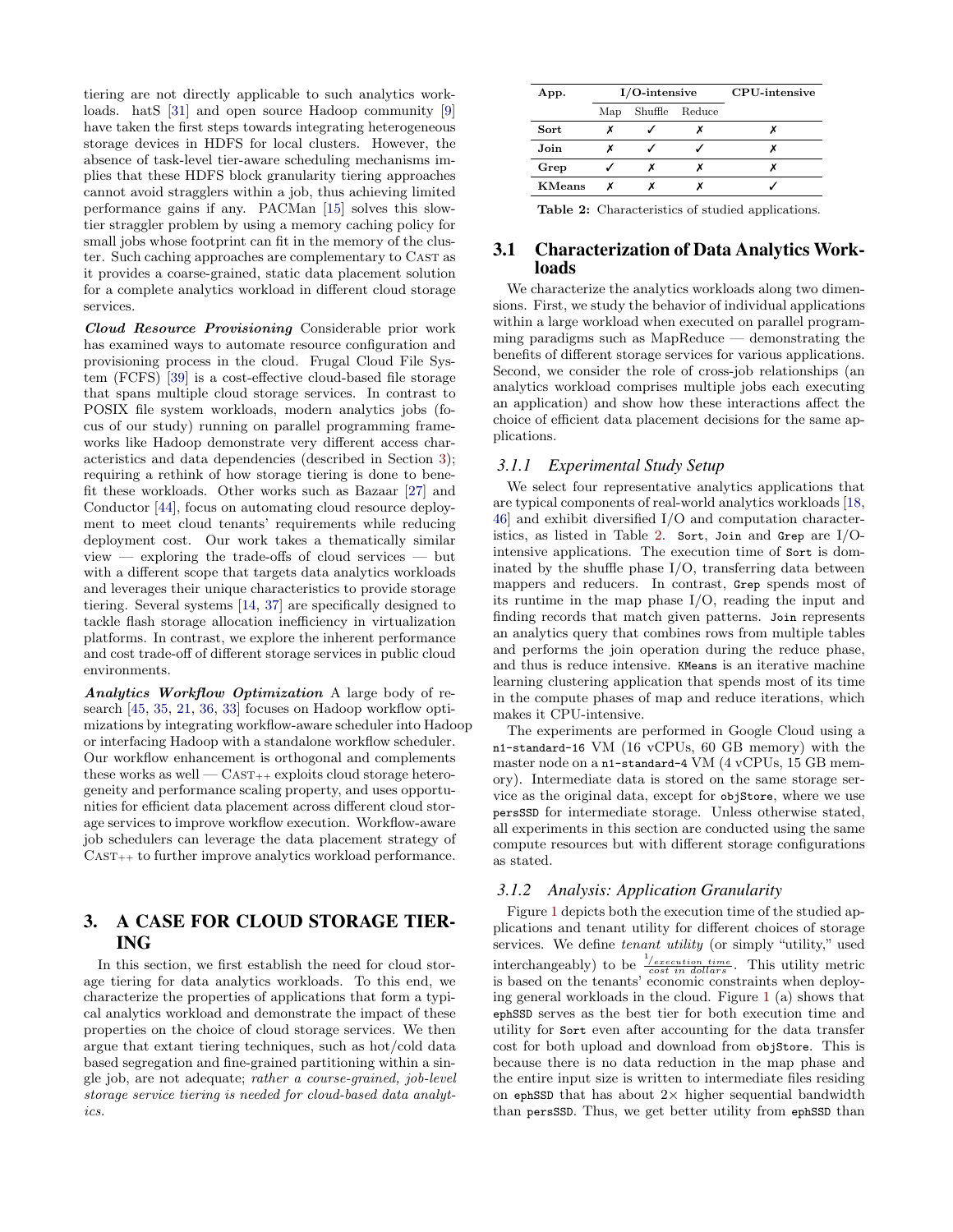<span id="page-3-0"></span>

Figure 1: Application performance and achieved tenant utility on different cloud storage tiers. ephSSD does not offer persistence, so we account for data transfer time (i.e., input download time from objStore and output upload time to objStore) and break down the ephSSD runtime into three parts. Applications that run on ephSSD incur storage cost that includes both the cost of ephSSD and objStore. Applications that run on objStore require either a local ephemeral disk or network-attached persistent disk for storing intermediate data. For this set of experiments, we used a 100 GB persSSD as intermediate data store. Each bar represents the average from three runs. Tenant utility is normalized to that of ephSSD.

<span id="page-3-1"></span>

Figure 2: Impact of scaling persSSD volume capacity for Sort and Grep. The regression model is used in CAST's tiering approach and is described in detail in §[4](#page-5-0). These tests are conducted on a 10-VM n1-standard-16 cluster.

persSSD, albeit at a slightly higher cost. On the other hand, Figure [1](#page-3-0) (b) shows that, Join works best with persSSD, while it achieves the worst utility on objStore. This is due to high overheads of setting up connections to request data transfers using the Google Cloud Storage Connector (GCS connector) for Hadoop APIs [\[7\]](#page-10-11) for the many small files generated by the involved reduce tasks. Grep's map-intensive feature dictates that its performance solely depends on sequential I/O throughput of the storage during the map phase. Thus, in Figure [1](#page-3-0) (c) we observe that both persSSD and objStore provide similar performance (both have similar sequential bandwidth as seen in Table [1\)](#page-0-0) but the lower cost of objStore results in about 34.3% higher utility than persSSD. Similarly, for the CPU-bound KMeans, while persSSD and persHDD provide similar performance, the lower cost of persHDD yields much better utility as shown in Figure [1](#page-3-0) (d).

*Performance Scaling* In Google Cloud, performance of network-attached block storage depends on the size of the volume, as shown in Table [1.](#page-0-0) Other clouds such as Amazon AWS offer different behavior but typically the block storage performance in these clouds can be scaled by creating logical volumes by striping (RAID-0) across multiple network-attached block volumes. In Figure [2,](#page-3-1) we study the impact of this capacity scaling on the execution time of two I/O-intensive applications, Sort and Grep (we also observe similar patterns for other I/O-intensive applications). For a network-attached persSSD volume, the dataset size of Sort is 100 GB and that of Grep is 300 GB. We observe that as the volume capacity increases from 100 GB to 200 GB, the run

time of both Sort and Grep is reduced by 51.6% and 60.2%, respectively. Any further increase in capacity offers marginal benefits. This happens because in both these applications the I/O bandwidth bottleneck is alleviated when the capacity is increased to 200 GB. Beyond that, the execution time is dependent on other parts of the MapReduce framework. These observations imply that it is possible to achieve desired application performance in the cloud without resorting to unnecessarily over-provisioning of the storage and thus within acceptable cost.

*Key Insights* From our experiments, we infer the following. (i) There is no one storage service that provides the best raw performance as well as utility for different data analytics applications. (ii) For some applications, slower storage services, such as persHDD, may provide better utility and comparable performance to other costlier alternatives. (iii) Elasticity and scalability of cloud storage services should be leveraged through careful over-provisioning of capacity to reduce performance bottlenecks in I/O intensive analytics applications.

#### <span id="page-3-2"></span>*3.1.3 Analysis: Workload Granularity*

We next study the impact of cross-job interactions within an analytics workload. While individual job-level optimization and tiering has been the major focus of a number of recent works [\[31,](#page-11-8) [32,](#page-11-19) [44,](#page-11-11) [25,](#page-11-20) [24,](#page-11-21) [17\]](#page-11-22), we argue that this is not sufficient for data placement in the cloud for analytics workloads. To this end, we analyze two typical workload characteristics that have been reported in production workloads [\[18,](#page-11-1) [15,](#page-10-8) [38,](#page-11-23) [23,](#page-11-6) [19\]](#page-11-24), namely data reuse across jobs, and dependency between jobs, i.e., workflows, within a workload.

*Data Reuse across Jobs* As reported in the analysis of production workloads from Facebook and Microsoft Bing [\[18,](#page-11-1) [15\]](#page-10-8), both small and large jobs exhibit data re-access patterns both in the short term, i.e., input data shared by multiple jobs and reused for a few hours before becoming cold, as well as in the long term, i.e., input data reused for longer periods such as days or weeks before turning cold. Henceforth, we refer to the former as reuse-lifetime (short) and the later as reuse-lifetime (long).

To better understand how data reuse affects data placement choices, we evaluate the tenant utility of each application under different reuse patterns. Figure [3](#page-4-0) shows that the choice of storage service changes based on data reuse patterns for different applications. Note that in both reuse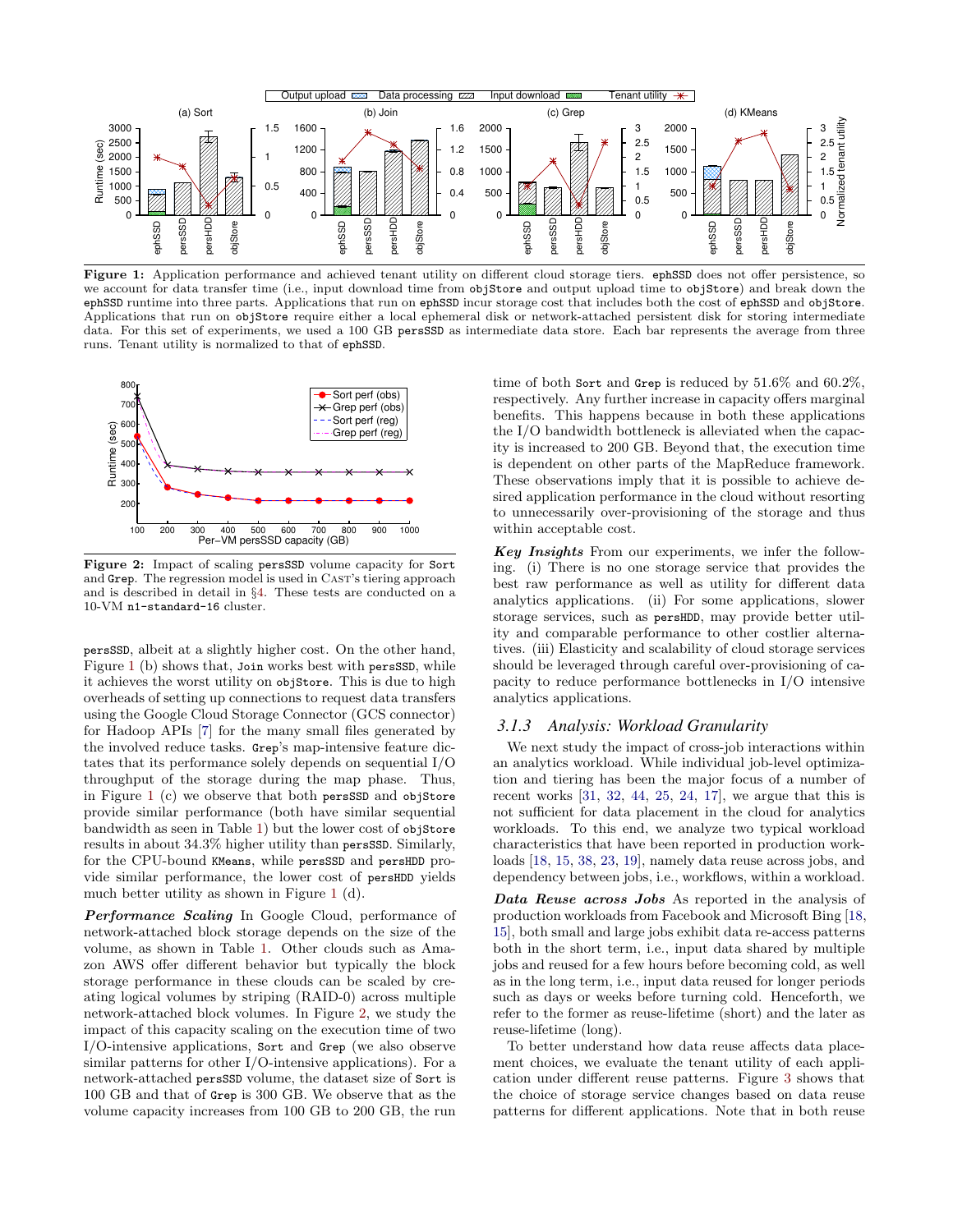<span id="page-4-0"></span>

Figure 3: Tenant utility under different data reuse patterns. reuse-lifetime (1 hr) represents re-accesses of the same data over a period of 1 hour and reuse-lifetime (1 week) represents data re-accesses over 1 week. Tenant utility is normalized to that of ephSSD.

cases we perform the same number of re-accesses (i.e., 7) over the specified time period. For instance, in reuse-lifetime (1 week), data is accessed once per day, i.e., 7 accesses in a week. Similarly, data is accessed once every 8 minutes in reuse-lifetime (1 hr) <sup>1</sup>. For ephSSD, the input download overheads can be amortized by keeping the data in the ephemeral SSD, since the same data will be re-accessed in a very short period of time. This allows ephSSD to provide the highest utility for Join (Figure [3](#page-4-0) (b)) and Grep (Figure  $3(c)$  $3(c)$  for reuse-lifetime (1 hr). However, if the data is re-accessed only once per day (reuse-lifetime (1 week)), the cost of ephSSD far outweighs the benefits of avoiding input downloads. Thus, for Sort (Figure  $3$  (a)), objStore becomes the storage service of choice for reuse-lifetime (1 week). For similar cost reasons, persSSD, which demonstrates the highest utility for individual applications (Figure [1](#page-3-0) (b)), becomes the worst choice when long term re-accesses are considered. Furthermore, as expected, the behavior of CPUintensive KMeans (Figure [3](#page-4-0) (d)) remains the same across reuse patterns with highest utility achieved with persHDD, and the storage costs do not play a major role in its performance.

*Workflows in an Analytics Workload* An analytics workflow consists of a series of jobs with inter-dependencies. For our analysis, we consider the workflows where the output of one job acts as a part of an input of another job. Thus, a workflow can be abstracted as Directed Acyclic Graph (DAGs) of actions [\[3\]](#page-10-12). Prior research [\[33,](#page-11-17) [35\]](#page-11-14) has shown that not only overall completion times of individual jobs in a workflow an important consideration, but meeting completion time deadlines of workflows is also critical for satisfying Service-Level Objectives (SLOs) of cloud tenants.

Consider the following example to illustrate and support the above use case. Figure  $4(a)^2$  $4(a)^2$  lists four possible tiering plans for a four-job workflow. The workflow consists of four jobs and represents a typical search engine log analysis. Figure  $4(a)$  (i) and Figure  $4(a)$  (ii) depict cases where a single storage service, objStore and persSSD, respectively, is used for the entire workflow. As shown in Figure [4\(b\),](#page-5-2) the complex nature of the workflow not only makes these two data placement strategies perform poorly (missing a hypothetical deadline of 8, 000 seconds) but also results in high costs compared to the other two hybrid storage plans. On the other hand, both the hybrid storage services meet the deadline. Here, the output of one job is pipelined to another storage service where it acts as an input for the subsequent job in the workflow. If the tenant's goal is to pick a strategy that provides the lowest execution time, then the combination objStore+ephSSD shown in Figure [4\(b\)](#page-5-2) provides the best result amongst the studied plans. However, if the tenant wants to choose a layout that satisfies the dual criteria of meeting the deadline and providing the lowest cost (among the considered plans), then the combination objStore+ephSSD+persSSD — that reduces the cost by  $7\%$  compared to the other tiering plan — may be a better fit.

*Key Insights* From this set of experiments, we infer the following. (i) Not only do data analytics workloads require use of different storage services for different applications, the data placement choices also change when data reuse effects are considered. (ii) Complex inter-job requirements in workflows necessitate thinking about use of multiple storage services, where outputs of jobs from a particular storage service may be pipelined to different storage tiers that act as inputs for the next jobs. (iii) Use of multiple criteria by the tenant, such as workflow deadlines and monetary costs, adds more dimensions to a data placement planner and requires careful thinking about tiering strategy.

# 3.2 Shortcomings of Traditional Storage Tiering Strategies

In this following, we argue that traditional approaches to storage tiering are not adequate for being used for analytics workloads in the cloud.

*Heat-based Tiering* A straw man tiering approach that considers the monetary cost of different cloud storage mediums is to place hot data on ephSSD; semi-hot data on either persSSD or persHDD; and cold data on the cheapest objStore. Heat metrics can include different combinations of access frequencies, recency, etc. But the performance–cost model for cloud storage for analytics workloads is more complicated due to the following reasons. (1) The most expensive cloud storage tier (ephSSD) may not be the best tier for hot data, since the ephemeral SSD tier typically provides no persistence guarantee — the VMs have to persist for ensuring that all the data on ephemeral disks stays available, potentially increasing monetary costs. ephSSD volumes are fixed in size (Table [1\)](#page-0-0) and only 4 volumes can be attached to a VM. Such constraints can lead to both under-provisioning (requiring

<sup>&</sup>lt;sup>1</sup>While re-access frequency can vary for different reuselifetimes, we selected these two cases to highlight the changes in data placement options for the same applications due to different data reuse patterns.

<sup>&</sup>lt;sup>2</sup>We do not show utility results of Pagerank because it ex-hibits the same behavior as KMeans in §[3.1.2](#page-2-2).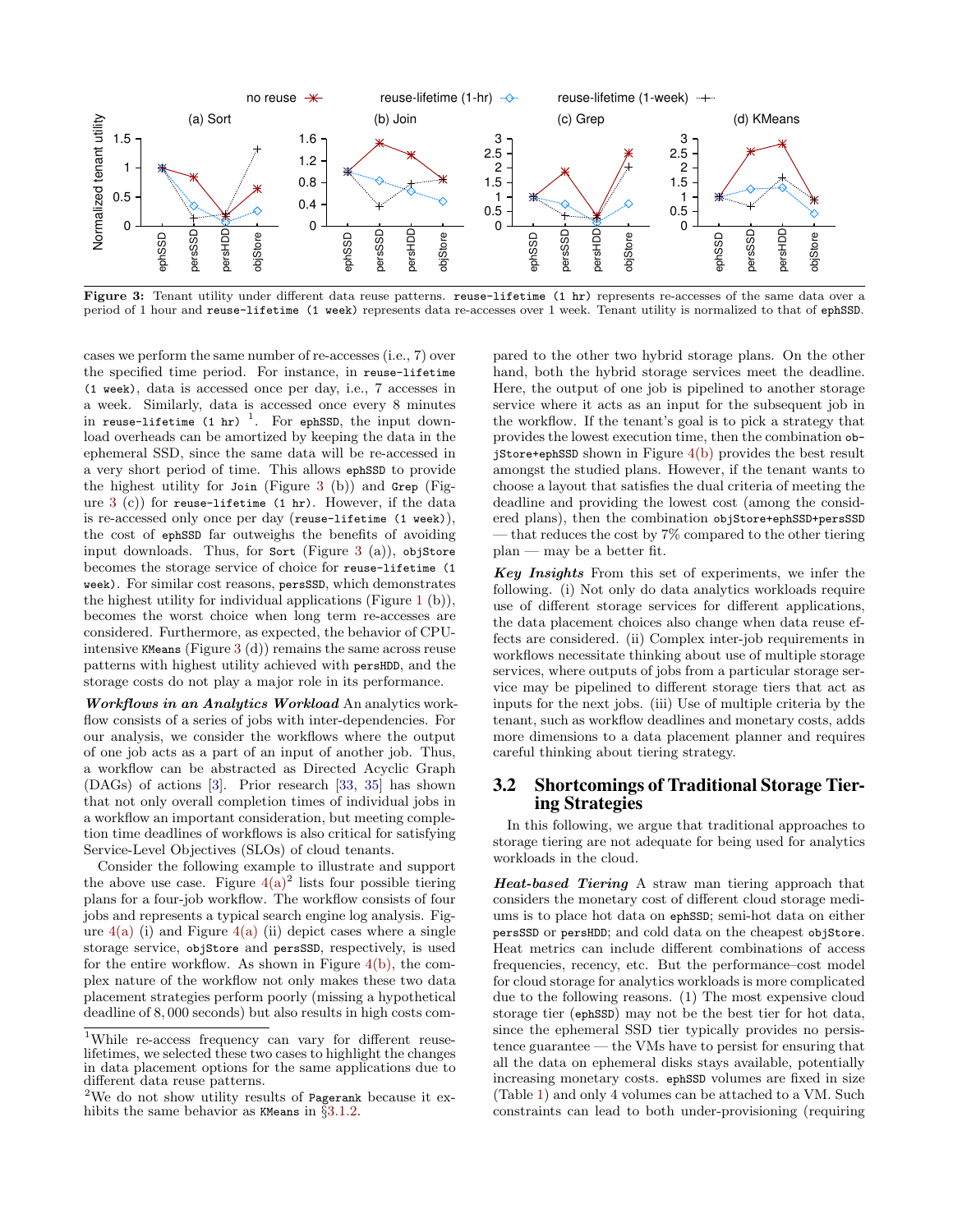<span id="page-5-1"></span>

Figure 4: Possible tiering plans for a simple 4-job workflow. Storage medium in parentheses indicates where the input of the job is stored. For instance, Pagerank 20G (objStore) -> Join 120G (persSSD) means that the input and intermediate data of job Pagerank is stored on objStore, and the output is placed on persSSD and then consumed by the job Join as input. The output of Pagerank is 386 MB and consists of pageIDs, and hence is not shown being added to the input of Join.

more VMs to be started) and over-provisioning (wasting capacity for small datasets), in turn reducing utility. (2) Furthermore, analytics applications may derive better utility from cheaper tiers than their more expensive counterparts.

*Fine-Grained Tiering* Recently, hatS [\[31\]](#page-11-8) looked at a tiered HDFS implementation that utilizes both HDDs and SSDs to improve single job performance. Such approaches focus on fine-grained tiering within a single job. While this can be useful for on-premise clusters where storage resources are relatively fixed and capacity of faster storage is limited [\[23\]](#page-11-6), it provides few benefits for cloud-based analytics workloads where resources can be elastically provisioned. Furthermore, maintaining heat metrics at a fine-grained block or file level may be spatially prohibitive (DRAM requirements) for a big data analytics workload with growing datasets.

We contend that instead of looking at block or file-level partitioning, a more coarse-grained approach that performs job-level tiering, is needed for cloud-based analytics. To illustrate this, in Figure [5](#page-5-3) we measure the performance of Grep under various placement configurations (using default Hadoop task scheduler and data placement policy) for a 6 GB input dataset requiring 24 map tasks scheduled as a single wave. As shown in Figure  $5(a)$ , partitioning data across a faster ephSSD and slower persSSD tier does not improve performance. The tasks on slower storage media dominate the execution time. We further vary the partitioning by increasing the fraction of input data on faster ephSSD (Figure  $5(b)$ ). We observe that even if  $90\%$  of the data is on the faster tier, the performance of the application does not improve, highlighting the need for job-level data partitioning. Such an "all-or-nothing" [\[15\]](#page-10-8) data placement policy, i.e., placing the whole input of one job in one tier, is likely to yield good performance. This policy is not only simple to realize, but also maps well to both the characteristics of analytics workloads and elasticity of cloud storage services.

# <span id="page-5-0"></span>4. CAST FRAMEWORK

We build CAST, an analytics storage tiering framework that exploits heterogeneity of both the cloud storage and analytics workloads to satisfy the various needs of cloud

<span id="page-5-4"></span><span id="page-5-3"></span><span id="page-5-2"></span>

(a) ephSSD+persSSD, ephSSD+persHDD are hybrid storage configurations.



<span id="page-5-5"></span>(b) Fine-grained data partitioning within a job. Data is partitioned across faster ephSSD and slower persHDD.

Figure 5: Normalized runtime of Grep under different HDFS configurations. All runtime numbers are normalized to ephSSD 100% performance.

tenants. Furthermore,  $CAST_{++}$ , an enhancement to  $CAST$ , provides data pattern reuse and workflow awareness based on the underlying analytics framework. Figure [6](#page-6-0) shows the high-level overview of CAST operations and involves the following components. (1) The analytics job performance estimator module evaluates jobs execution time on different storage services using workload specifications provided by tenants. These specifications include a list of jobs, the application profiles, and the input data sizes for the jobs. The estimator combines this with compute platform information to estimate application run times on different storage services. (2) The tiering solver module uses the job execution estimates from the job performance estimator to generate a tiering plan that spans all storage tiers on the specific cloud provider available to the tenant. The objective of the solver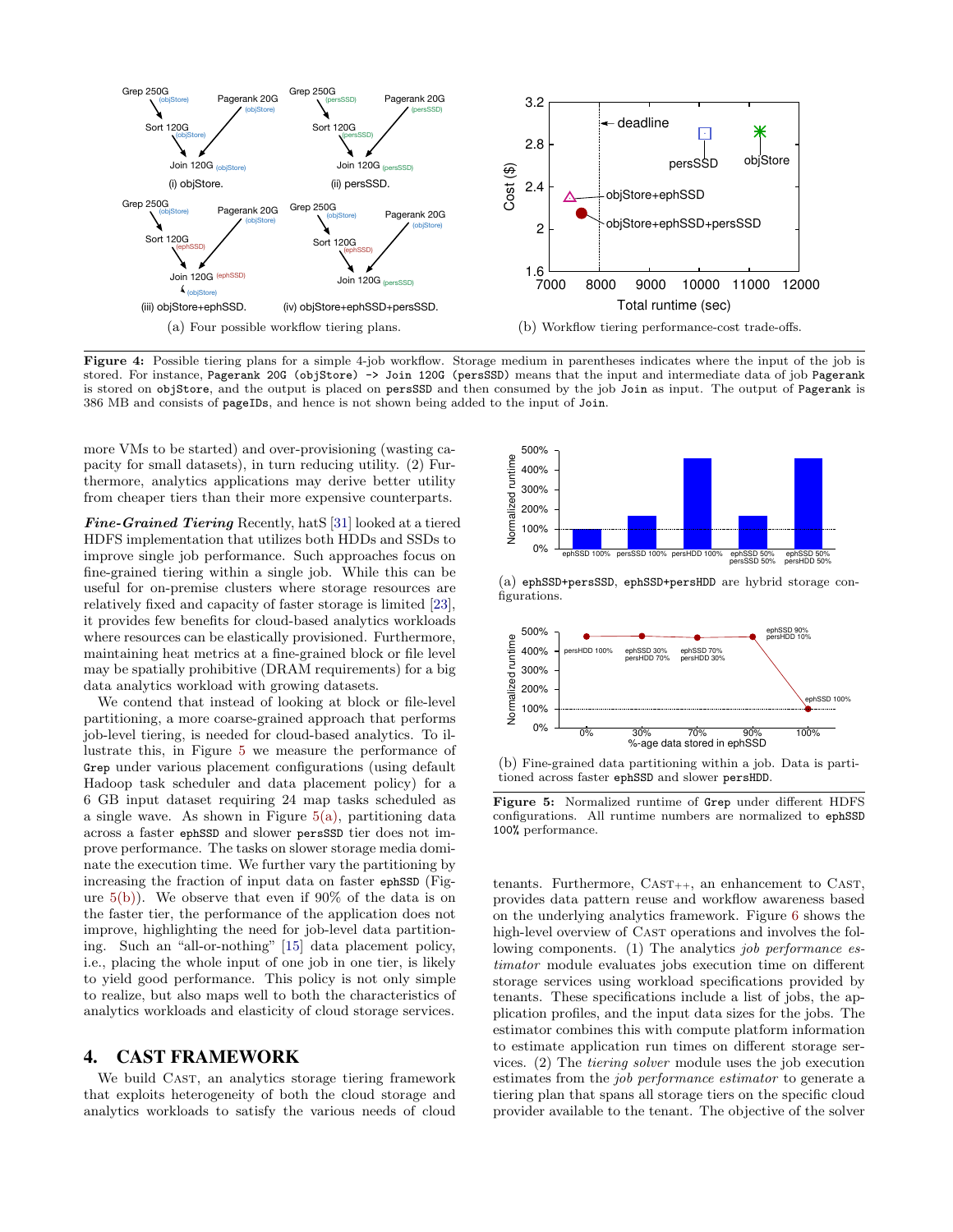<span id="page-6-0"></span>

Figure 6: Overview of CAST tiering framework.

is to satisfy the high-level tenants' goals such as achieving high utility or reducing deadline miss rates.

#### 4.1 Estimating Analytics Job Performance

The well-defined execution phases of the MapReduce parallel programming paradigm [\[20,](#page-11-25) [27\]](#page-11-10) implies that the runtime characteristics of analytics jobs can be predicted with high accuracy. Moreover, extensive recent research has focused on data analytics performance prediction [\[42,](#page-11-26) [25,](#page-11-20) [24,](#page-11-21) [13,](#page-10-13) [41,](#page-11-27) [27\]](#page-11-10). We leverage and adapt MRCute [\[27\]](#page-11-10) model in CAST to predict job execution time, due to its ease-of-use, availability, and applicability to our problem domain.

Equation [1](#page-6-1) defines our performance prediction model. It consists of three sub-models — one each for the map, shuffle, and reduce phases — where each phase execution time is modeled as  $\#waves \times runtime$  per wave. A wave represents the number of tasks that can be scheduled in parallel based on the number of available slots. CAST places all the data of a job on a single storage service with predictable performance, and tasks (within a job) work on equi-sized data chunks. The estimator also models wave pipelining effects — in a typical MapReduce execution flow, the three phases in the same wave are essentially serialized, but different waves can be overlapped. Thus, the prediction model does not sacrifice estimation accuracy. The model simplifies the predictor implementation, which is another advantage of performing coarse-grained, job-level data partitioning.

$$
EST(\hat{\mathcal{R}}, \hat{\mathcal{M}}(s_i, \hat{\mathcal{L}}_i)) = \underbrace{\boxed{\frac{m}{n_{vm} \cdot m_c}}}_{\text{# waves}} \cdot \underbrace{\left(\frac{^{input_i/m}}{bw_{map}^{si}}\right)}_{\text{Runtime per wave}} \quad (1)
$$
\n
$$
+ \underbrace{\boxed{\frac{r}{n_{vm} \cdot r_c}}}_{\text{shuffle phase}} \cdot \underbrace{\left(\frac{^{interi/r}}{bw_{shuffle}^{si}}\right)}_{\text{shuffle phase}}
$$
\n
$$
+ \underbrace{\boxed{\frac{r}{n_{vm} \cdot r_c}}}_{\text{reduce phase}}
$$
\n
$$
(2)
$$

The estimator  $EST(.)$  predicts job performance using the information about (i) job configuration: number of map/reduce tasks, job sizes in different phases; (ii) compute configura-

<span id="page-6-2"></span>

| Notation              |                                                                                               | Description                                                                                                                                                                                                                                                                                                                 |  |
|-----------------------|-----------------------------------------------------------------------------------------------|-----------------------------------------------------------------------------------------------------------------------------------------------------------------------------------------------------------------------------------------------------------------------------------------------------------------------------|--|
| Ŕ                     | $n_{nm}$<br>m <sub>c</sub><br>$r_c$                                                           | number of VMs in the cluster<br>number of map slots in one node<br>number of reduce slots in one node                                                                                                                                                                                                                       |  |
| Ĥ                     | $bw_{map}^f$<br>$bw_{shuffle}^f$<br>$bw_{reduce}^{\mathit{f}}$                                | bandwidth of a single map task on tier $f$<br>bandwidth of a single shuffle task on tier $f$<br>bandwidth of a single reduce task on tier $f$                                                                                                                                                                               |  |
| $\hat{\mathcal{L}}_i$ | $input_i$<br>$inter_i$<br>$output_i$<br>$\boldsymbol{m}$<br>$\overline{r}$                    | input data size of job i<br>intermediate data size of job i<br>output data size of job i<br>number of map tasks of job i<br>number of reduce tasks of job i                                                                                                                                                                 |  |
| solver                | capacity<br>$price_{vm}$<br>$price_{store}$<br>$\overline{J}$<br>$J_w$<br>F<br>D<br>$\hat{P}$ | total capacities of different storage mediums<br>VM price $(\frac{2}{\text{min}})$<br>storage price $(\frac{6}{GB/hr})$<br>set of all analytics jobs in a workload<br>set of all analytics jobs in a workflow w<br>set of all storage services in the cloud<br>set of all jobs that share the same data<br>tiering solution |  |
| decision vars         | $s_i$<br>$c_i$                                                                                | storage service used by job i<br>storage capacity provisioned for job i                                                                                                                                                                                                                                                     |  |

Table 3: Notations used in the analytics jobs performance prediction model and CAST tiering solver.

tion: number of VMs, available slots per VM; and (iii) storage services: bandwidth of tasks on a particular storage service. Table [3](#page-6-2) lists the notations used in the model.

#### 4.2 Basic Tiering Solver

The goal of the basic CAST tiering solver is to provide near-optimal specification that can help guide tenant's decisions about data partitioning on the available storage services for their analytics workload(s). The solver uses a simulated annealing algorithm [\[29\]](#page-11-28) to systematically search through the solution space and find a desirable tiering plan, given the workload specification, analytics models, and tenants' goals.

#### *4.2.1 CAST Solver: Modeling*

The data placement and storage provisioning problem is modeled as a non-linear optimization problem that maximizes the tenant utility  $(U)$  defined in Equation [2:](#page-6-3)

$$
max \ \ U = \frac{1/r}{(\$_{vm} + \$_{store})}, \tag{2}
$$

$$
s.t. \ c_i \ge (input_i + inter_i + output_i) \ (\forall i \in J) \tag{3}
$$

<span id="page-6-7"></span><span id="page-6-6"></span><span id="page-6-3"></span>
$$
T = \sum_{i=1}^{J} REG(s_i, capacity[s_i], \hat{\mathcal{R}}, \hat{\mathcal{L}}_i), where s_i \in F , \qquad (4)
$$

<span id="page-6-4"></span>
$$
\mathcal{E}_{vm} = n_{vm} \cdot (price_{vm} \cdot T) , \qquad (5)
$$

<span id="page-6-5"></span><span id="page-6-1"></span>
$$
\mathbf{\$}_{store} = \sum_{f=1}^{F} \left( capacity[f] \cdot (price_{store}[f] \cdot \left\lceil \frac{T}{60} \right\rceil) \right) \tag{6}
$$

where 
$$
\forall f \in F : \{ \forall i \in J, s.t. s_i \equiv f : capacity[f] = \sum c_i \}.
$$

The performance is modeled as the *reciprocal* of the estimated completion time in minutes  $\binom{1}{T}$  and the costs include both the VM and storage costs. The VM cost<sup>3</sup> is defined by Equation [5](#page-6-4) and depends on the total completion time of the workload. The cost of each storage service is determined by the workload completion time (storage cost is

<sup>3</sup>We only consider a single VM type since we focus on storage tiering. Extending the model to incorporate heterogeneous VM types is part of our future work.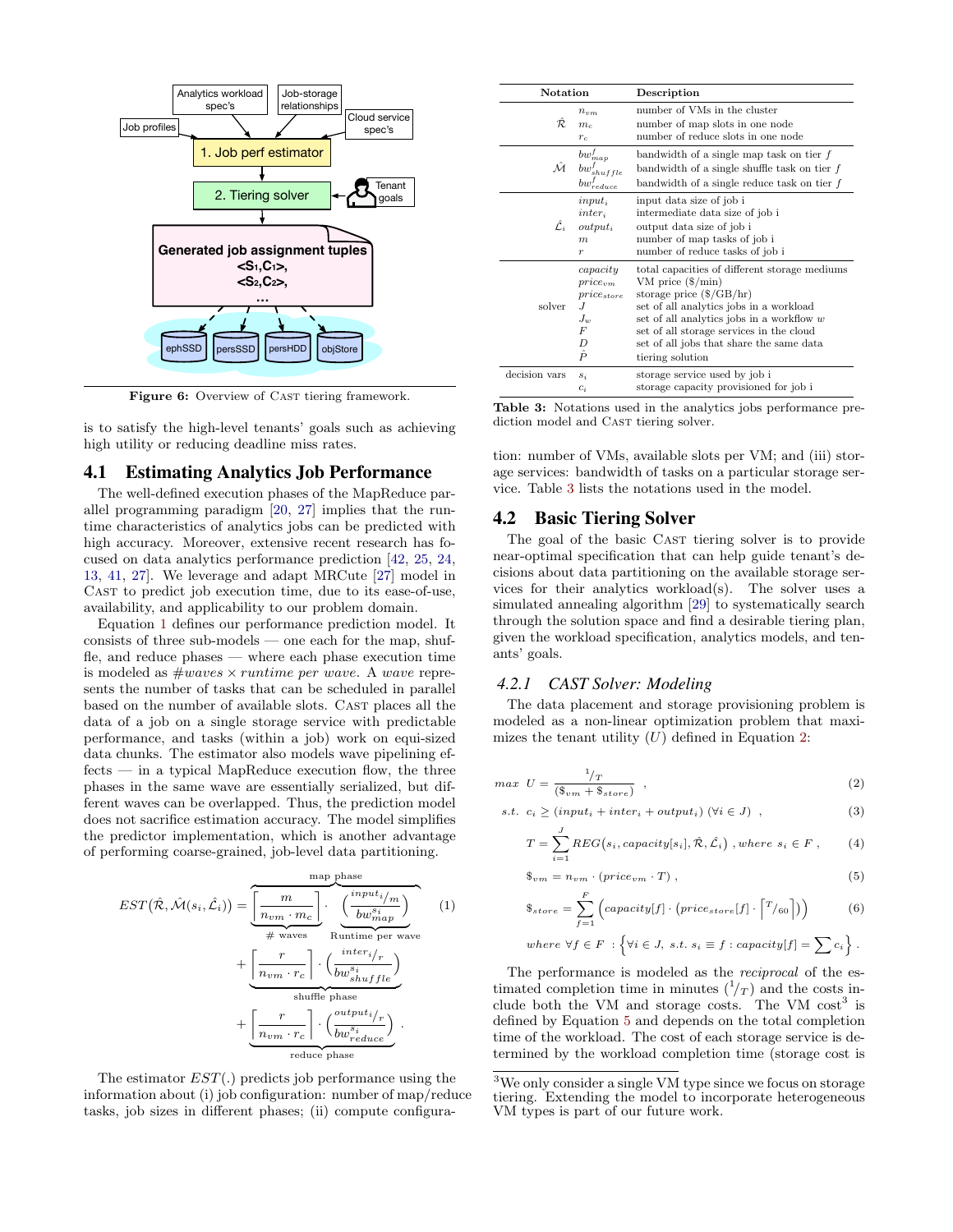charged on a hourly basis) and capacity provisioned for that service. The overall storage cost is obtained by aggregating the individual costs of each service (Equation [6\)](#page-6-5).

Equation [3](#page-6-6) defines the capacity constraint, which ensures that the storage capacity  $(c_i)$  provisioned for a job is sufficient to meet its requirements for all the phases (map, shuffle, reduce). We also consider intermediate data when determining aggregated capacity. For jobs, e.g., Sort, which have a selectivity factor of one, the intermediate data is of the same size as the input data. Others, such as inverted indexing, would require a large capacity for storing intermediate data as significant larger shuffle data is generated during the map phase [\[16\]](#page-11-29). The generic Equation [3](#page-6-6) accounts for all such scenarios and guarantees that the workload will not fail. Given a specific tiering solution, the estimated total completion time of the workload is defined by Equation [4.](#page-6-7) Since job performance in the cloud scales with capacity of some services, we use a regression model,  $REG(s_i, .)$ , to estimate the execution time. In every iteration of the solver, the regression function uses the storage service  $(s_i)$  assigned to a job in that iteration, the total provisioned capacity of that service for the entire workload, cluster information such as number of VMs and the estimated runtime based on Equation [1](#page-6-1) as parameters. After carefully considering multiple regression models, we find that a third degree polynomial-based cubic Hermite spline [\[30\]](#page-11-30) is a good fit for the applications and storage services considered in the paper. While we do not delve into details about the model, we show the accuracy of the splines in Figure [2.](#page-3-1) We also evaluate the accuracy of this regression model using a small workload in §[5.1.](#page-8-0)

#### *4.2.2 CAST Solver: Algorithms*



<span id="page-7-0"></span>*Greedy Algorithm* We first attempt to perform data partitioning and placement using a simple greedy algorithm (Algorithm [1\)](#page-7-0). The algorithm takes the job information matrix  $J$  as the input and generates a tiering plan as follows. For each job in the workload, the utility (calculated using function  $Utility(.)$  is computed using Equation [1](#page-6-1) and Equation [2](#page-6-3) on each storage service. The tier that offers the highest utility is assigned to the job. As astute readers will observe, while this algorithm is straightforward to reason about and implement, it does not consider the impact of placement on other jobs in the workload. Furthermore, as we greedily make placement decisions on a per-job basis, the total provisioned capacity on a tier increases. Recall that the performance of some storage services scales with capacity. Thus, the tiering decisions for some jobs (for which placement has already been done) may no longer provide maximum utility. We evaluate the impact of these localized greedy decisions in §[5.1](#page-8-0).

Algorithm 2: Simulated Annealing Algorithm.



<span id="page-7-1"></span>*Simulated Annealing-based Algorithm* In order to overcome the limitations of the Greedy approach, we devise a simulated annealing [\[29\]](#page-11-28) based algorithm. The algorithm (Algorithm [2\)](#page-7-1) takes as input workload information  $(\hat{\mathcal{L}})$ , compute cluster configuration  $(\hat{\mathcal{R}})$ , and information about performance of analytics applications on different storage services  $(M)$  as defined in Table [3.](#page-6-2) Furthermore, the algorithm uses  $\ddot{P}_{init}$  as the initial tiering solution that is used to specify preferred regions in the search space. For example, the results from the greedy algorithm or the characteristics of analytics applications described in Table [2](#page-2-1) can be used to devise an initial placement.

The main goal of our algorithm is to find a near-optimal tiering plan for a given workload. In each iteration, we pick a randomly selected neighbor of the current solution  $(AllNeighbors(.)).$  If the selected neighbor yields better utility, it becomes the current best solution. Otherwise, in the function  $Accept(.)$ , we decide whether to move the search space towards the neighbor  $(\hat{P}_{neighbor})$  or keep it around the current solution  $(\hat{P}_{curr})$ . This is achieved by considering the difference between the utility of the current  $(U_{curr})$ and neighbor solutions  $(U_{neiahbor})$  and comparing it with a distance parameter, represented by  $temp_{curr}$ . In each iteration, the distance parameter is adjusted (decreased) by a  $Cooling(.)$  function. This helps in making the search narrower as iterations increase; reducing the probability of missing the maximum utility in the neighborhood of the search space.

### 4.3 Enhancements: CAST++

While the basic tiering solver improves tenant utility for general workloads, it is not able to leverage certain properties of analytics workloads. To this end, we design  $CAST_{++}$ , which enhances CAST by incorporating data reuse patterns and workflow awareness.

*Enhancement 1: Data Reuse Pattern Awareness* To incorporate data reuse patterns across jobs,  $C_AST_{++}$  ensures that all jobs that share the same input dataset have the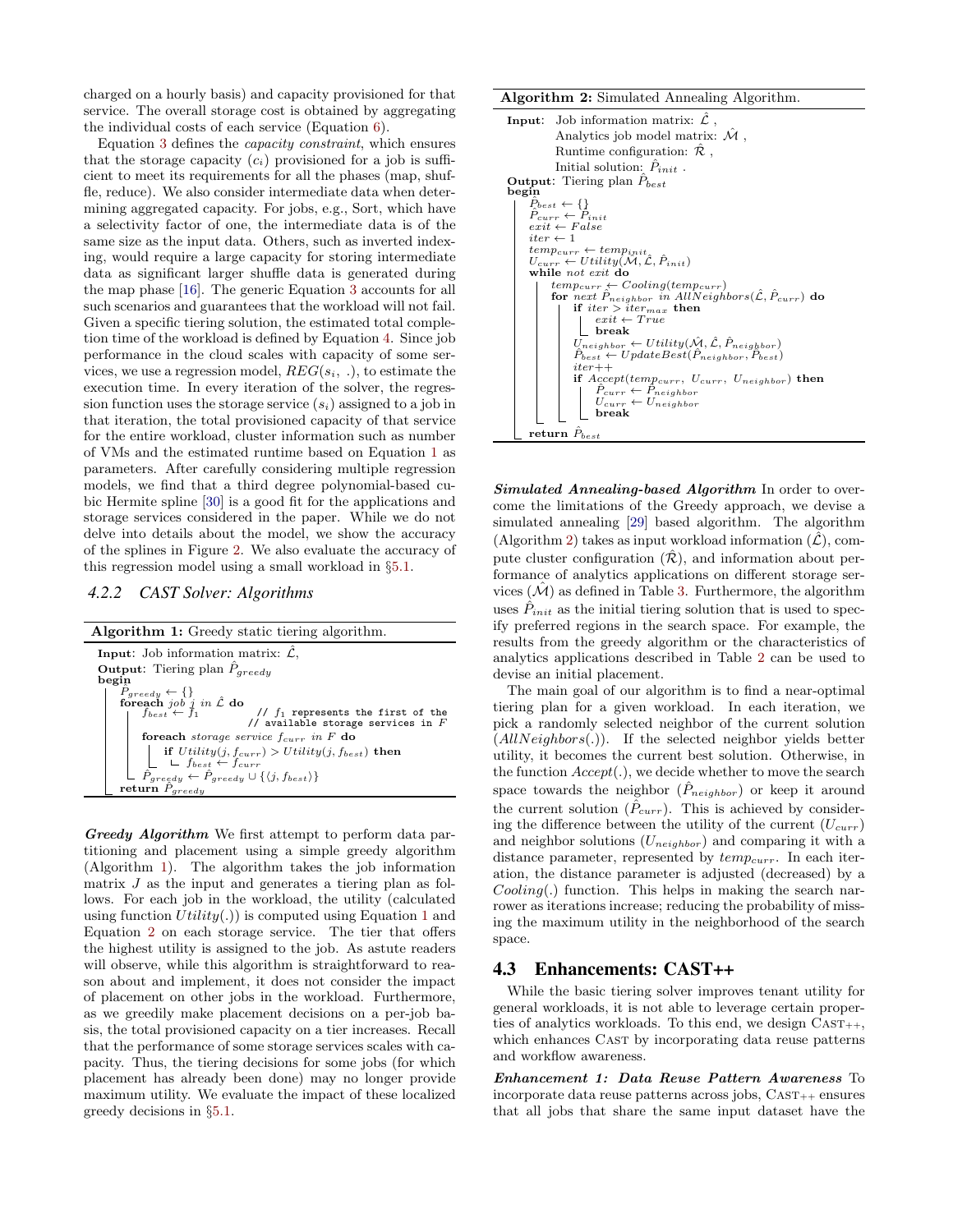same storage service allocated to them. This is captured by Constraint [7](#page-8-1) where D represents the set consisting of jobs sharing the input (partially or fully).

$$
s_i \equiv s_l \ (\forall i \in D, \mathbf{B} \neq l, \in D)
$$
\n
$$
where \ D = \{all \ jobs \ which \ share \ input \} \tag{7}
$$

Thus, even though individual jobs may have different storage tier preferences,  $CAST_{++}$  takes a global view with the goal to maximize overall tenant utility.

*Enhancement 2: Workflow Awareness* Prior research has shown that analytics workflows are usually associated with a tenant-defined deadline [\[33,](#page-11-17) [21\]](#page-11-15). For workloads with a mix of independent and inter-dependent jobs, the basic dependency-oblivious CAST may either increase the deadline miss rate or unnecessarily increase the costs, as we show in  $\S 3.1.3$  $\S 3.1.3$ . Hence, it is crucial for CAST<sub>++</sub> to handle workflows differently. To this end, we enhance the basic solver to consider the objective of minimizing the total monetary cost (Equation [8\)](#page-8-2) and introduce a constraint to enforce that the total estimated execution time meets the predefined deadline (Equation [9\)](#page-8-3). This is done for optimizing each workflow separately. Each workflow is represented as a Directed Acyclic Graph (DAG) where each vertex is a job and a directed edge represents a flow from one job to another (refer to Figure  $4(a)$ ).

$$
min \ \mathcal{S}_{total} = \mathcal{S}_{vm} + \mathcal{S}_{store} \ , \tag{8}
$$

$$
s.t. \sum_{i=1}^{J_w} REG(s_i, s_{i+1}, capacity[s_i], \hat{\mathcal{R}}, \hat{\mathcal{L}}) \leq deadline , \quad (9)
$$

$$
c_i \ge \sum_{i=1}^{J_w} \left( (s_{i-1} \ne s_i) \cdot input_i + inter_i \right) \tag{10}
$$

 $+(s_{i+1} \equiv s_i) \cdot output_i), where s_0 = \phi.$ 

Furthermore, Equation [10](#page-8-4) restricts the capacity constraint in Equation [3](#page-6-6) by incorporating inter-job dependencies. The updated approach only allocates capacity if the storage tier for the output of a job at the previous level is not the same as input storage tier of a job at the next level in the DAG. To realize this approach, we enhance Algorithm [2](#page-7-1) by replacing the next neighbor search  $(AllNeighbors(.))$  with a depthfirst traversal in the workflow DAG. This allows us to reduce the deadline miss rate.

#### 5. EVALUATION

In this section, we present the evaluation of CAST and CAST<sub>++</sub> using a 400-core Hadoop cluster on Google Cloud. Each slave node in our testbed runs on a 16 vCPU n1 standard-16 VM as specified in §[3.](#page-2-0) We first evaluate the effectiveness of our approach in achieving the best tenant utility for a 100-job analytics workload with no job dependencies. Then, we examine the efficacy of  $C_AST_{++}$  in meeting user-specified deadlines.

#### <span id="page-8-0"></span>5.1 Tenant Utility Improvement

#### *5.1.1 Methodology*

We compare CAST against six storage configurations: four without tiering and two that employ greedy algorithm based static tiering. We generate a representative 100-job work-

<span id="page-8-5"></span>

| Bin | $#$ Maps     | $%$ Jobs<br>at Facebook at Facebook | % Data sizes<br>at Facebook | $#$ Maps in<br>workload | $#$ Jobs in<br>workload |
|-----|--------------|-------------------------------------|-----------------------------|-------------------------|-------------------------|
|     |              |                                     |                             |                         | 35                      |
| 2   | $1 - 10$     | 73%                                 | $0.1\%$                     | 5                       | 22                      |
| 3   |              |                                     |                             | 10                      | 16                      |
|     | $11 - 50$    | 13%                                 | $0.9\%$                     | 50                      | 13                      |
| 5   | $51 - 500$   | 7%                                  | $4.5\%$                     | 500                     |                         |
| 6   | $501 - 3000$ | 4%                                  | 16.5%                       | 1,500                   |                         |
|     | > 3000       | 3%                                  | 78.1%                       | 3,000                   |                         |

<span id="page-8-1"></span>Table 4: Distribution of job sizes in Facebook traces and our synthesized workload.

load by sampling the input sizes from the distribution observed in production traces from a 3, 000-machine Hadoop deployment at Facebook [\[18\]](#page-11-1). We quantize the job sizes into 7 bins as listed in Table [4,](#page-8-5) to enable us to compare the dataset size distribution across different bins. The largest job in the Facebook traces has 158, 499 map tasks. Thus, we choose 3, 000 for the highest bin in our workload to ensure that our workload demands a reasonable load but is also manageable for our 400-core cluster. More than 99% of the total data in the cluster is touched by the large jobs that belong to bin 5, 6 and 7, which incur most of the storage cost. The aggregated data size for small jobs (with number of map tasks in the range  $1-10$ ) is only  $0.1\%$  of the total data size. The runtime for small jobs is not sensitive to the choice of storage tier. Therefore, we focus on the large jobs, which have enough number of mappers and reducers to fully utilize the cluster compute capacity during execution. Since there is a moderate amount of data reuse throughout the Facebook traces, we also incorporate this into our workload by having 15% of the jobs share the same input data. We assign the four job types listed in Table [2](#page-2-1) to this workload in a round-robin fashion to incorporate the different computation and I/O characteristics.

#### <span id="page-8-6"></span><span id="page-8-4"></span><span id="page-8-3"></span><span id="page-8-2"></span>*5.1.2 Effectiveness for General Workload*

Figure [7](#page-9-0) shows the results for tenant utility, performance, cost and storage capacity distribution across four different storage services. We observe in Figure  $7(a)$  that CAST improves the tenant utility by 33.7% – 178% compared to the configurations with no explicit tiering, i.e., ephSSD 100%, persSSD 100%, persHDD 100% and objStore 100%. The best combination under CAST consists of 33% ephSSD, 31% persSSD, 16% persHDD and 20% objStore, as shown in Figure [7\(c\).](#page-9-2) persSSD achieves the highest tenant utility among the four non-tiered configurations, because persSSD is relatively fast and persistent. Though ephSSD provides the best I/O performance, it is not cost-efficient, since it uses the most expensive storage and requires objStore to serve as the backing store to provide data persistence, which incurs additional storage cost and also imposes data transfer overhead. This is why ephSSD 100% results in 14.3% longer runtime (300 minutes) compared to that under persSSD 100% (263 minutes) as shown in Figure [7\(b\).](#page-9-3)

The greedy algorithm cannot reach a global optimum because, at each iteration, placing a job in a particular tier can change the performance of that tier. This affects the  $Utility$ calculated and the selected tier for each job in all the previous iterations, but the greedy algorithm cannot update those selections to balance the trade-off between cost and performance. For completeness, we compare our approach with two versions of the greedy algorithm: Greedy exact-fit attempts to limit the cost by not over-provisioning extra storage space for workloads, while Greedy over-provisioned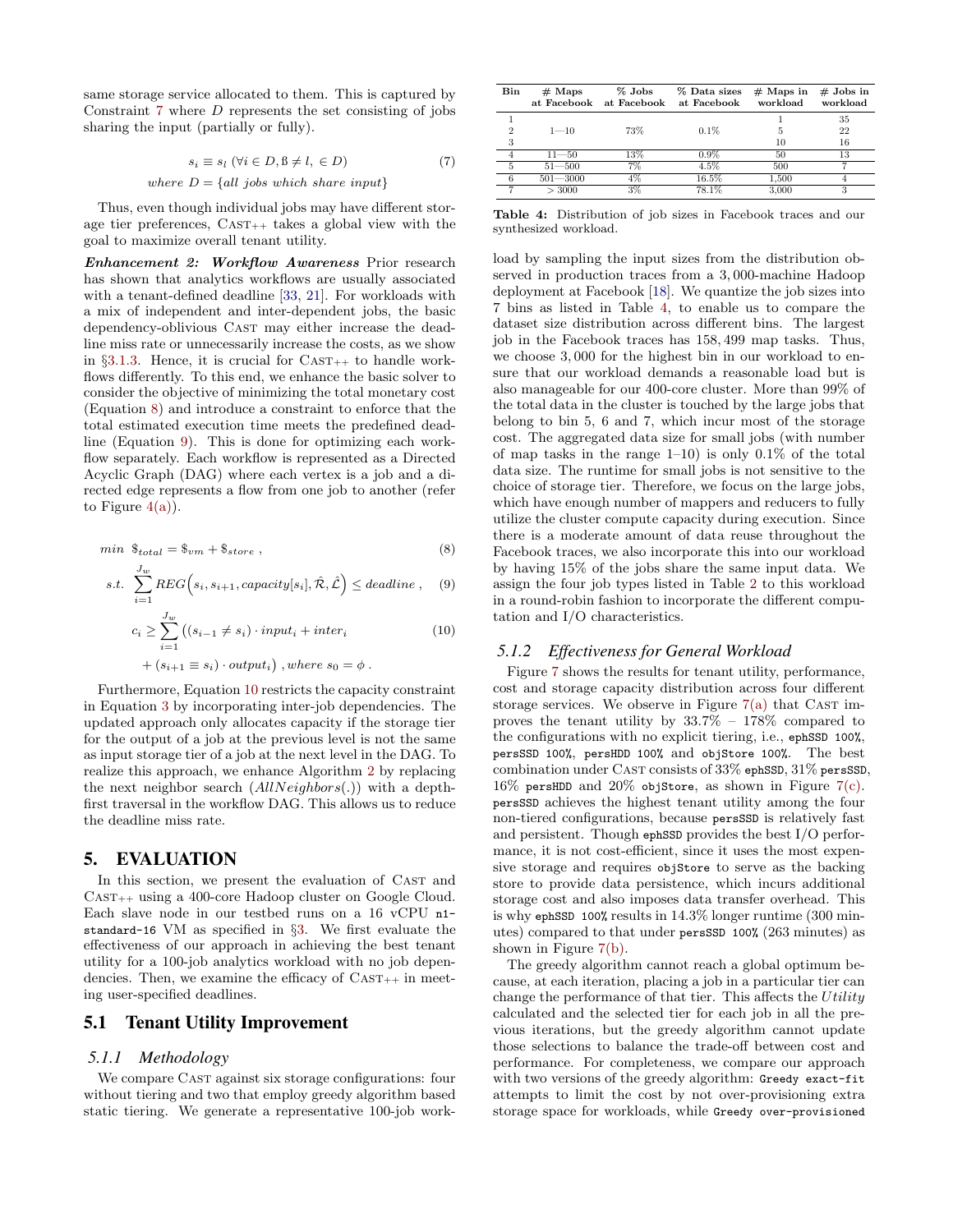<span id="page-9-1"></span><span id="page-9-0"></span>

<span id="page-9-3"></span><span id="page-9-2"></span>Figure 7: Effectiveness of CAST and CAST++ on workloads with reuse, observed for key storage configurations. Note: Greedy over-prov represents greedy over-provisioned. Tenant utility is normalized to that of the configuration from basic Cast.

will assign extra storage space as needed to reduce the completion time and improve performance.

The tenant utility of Greedy exact-fit is as poor as objStore 100%. This is because Greedy exact-fit only allocates just enough storage space without considering performance scaling. Greedy over-provisioned is able to outperform ephSSD 100%, persHDD 100% and objStore 100%, but performs slightly worse than persSSD 100%. This is because the approach significantly over-provisions persSSD and persHDD space to improve the runtime of the jobs. The tenant utility improvement under basic CAST is  $178\%$  and  $113.4\%$ , compared to Greedy exact-fit and Greedy over-provisioned, respectively.

#### *5.1.3 Effectiveness for Data Reuse*

 $CAST_{++}$  outperforms all other configurations and further enhances the tenant utility of basic CAST by  $14.4\%$  (Figure  $7(a)$ ). This is due to the following reasons. (1)  $C_AST_{++}$ successfully improves the tenant utility by exploiting the characteristics of jobs and underlying tiers and tuning the capacity distribution. (2)  $CAST_{++}$  effectively detects data reuse across jobs to further improve the tenant utility by placing shared data in the fastest ephSSD, since we observe that in Figure [7\(c\)](#page-9-2) the capacity proportion under  $C_AST_{++}$ of objStore reduces by 42% and that of ephSSD increases by

<span id="page-9-4"></span>

Figure 8: Predicted runtime achieved using CAST's performance scaling regression model vs. runtime observed in experiments by varying the per-VM persSSD capacity. The workload runs on the same 400-core cluster as in §[5.1.2](#page-8-6).

 $29\%$ , compared to CAST. This is because  $\text{CAST}_{++}$  places jobs that share the data on ephSSD to amortize the data transfer cost from objStore.

#### *5.1.4 Accuracy of the Regression Model*

Figure [8](#page-9-4) compares predicted runtime to observed runtime for a small workload consisting of 16 modest-sized jobs. The total dataset size of all jobs is 2 TB. Both the predicted and the observed runtime follow the same general trend, with an average prediction error of 7.9%, which demonstrates the accuracy of our cubic Hermite spline regression models. The margin of error is tolerable for our case, since the focus of CAST is to help tenants compare and choose among different tiering plans.

### 5.2 Meeting Workflow Deadlines

#### *5.2.1 Methodology*

In our next set of experiments, we evaluate the ability of  $C_AST_{++}$  to meet workflow deadlines while minimizing cost. We compare  $C_AST_{++}$  against four storage configurations without tiering and a fifth configuration from the basic, workflow-oblivious CAST. This experiment employs five workflows with a total of 31 analytics jobs, with the longest workflow consisting of 9 jobs. We focus on large jobs that fully utilize the test cluster's compute capacity.

We consider the completion time of a workflow to be the time between the start of its first job and the completion of its last job. The deadline of a workflow is a limit on this completion time, i.e., it must be less than or equal to the deadline. We set the deadline of the workflows between 15 – 40 minutes based on the job input sizes and the job types comprising each workflow. When a job of a workflow completes, its output is transferred to the input tier of the next job. The time taken for this cross-tier transfer is accounted as part of the workflow runtime by  $CAST_{++}$ . However, since CAST is not aware of the intra-workflow job dependencies (treating all currently running workflows as a combined set of jobs), Cast cannot account for this transfer cost.

#### *5.2.2 Deadline Miss Rate vs. Cost*

Figure [9](#page-10-14) shows the miss rate of workflow deadlines for the studied configurations. The miss rate of a configuration is the fraction of deadlines missed while executing the workflows using that configuration.  $C_AST_{++}$  meets all the deadlines and incurs the lowest cost, comparable to that of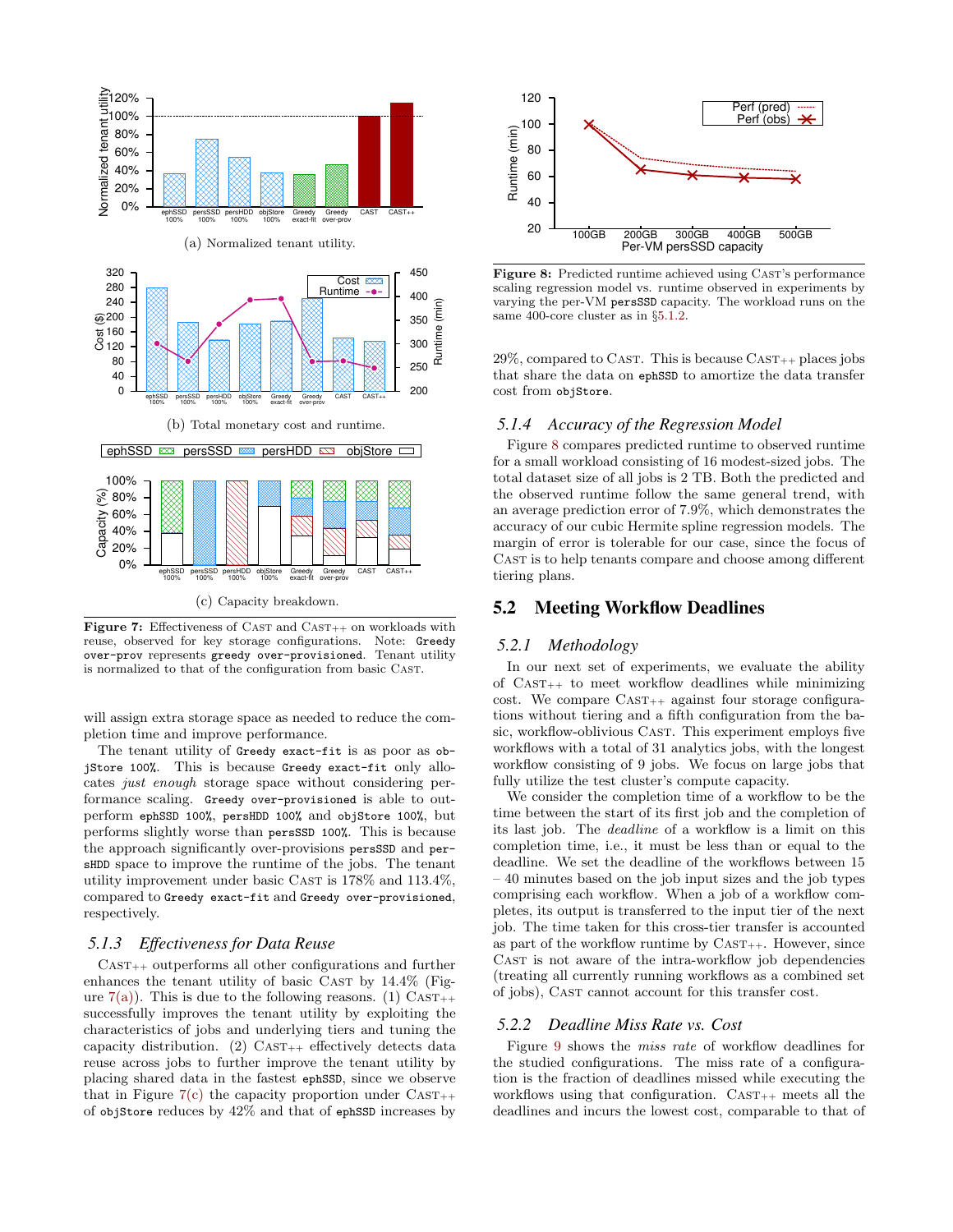<span id="page-10-14"></span>

**Figure 9:** Deadline miss rate and cost of  $C_AST_{++}$  compared to Cast and four non-tiered configurations.

persHDD that is the lowest-priced but the slowest tier and has a miss rate of 100%.

CAST misses  $60\%$  of the deadlines because of two reasons: (1) it selects slow tiers for several jobs in each workflow when trying to optimize for tenant utility; and (2) by not accounting for the cross-tier transfer time, it mis-predicts the workflow runtime. However, Cast incurs a lower cost compared to the non-tiered configurations, because it selects lower-priced tiers for many of the jobs.

Despite being the fastest tier, ephSSD misses 20% of the deadlines because of the need to fetch the input data for every workflow from objStore. persSSD misses 40% of the deadlines because it performs slightly worse than ephSSD for I/O intensive jobs. Finally, objStore misses all of the deadlines because it is slower than or as fast as persSSD. It incurs a higher cost because of the persSSD, which is needed for storing intermediate data.

In summary,  $CAST_{++}$  outperforms CAST as well as nontiered storage configurations in meeting workflow deadlines, and does so while minimizing the cost of running the workflows on the cloud cluster.

#### 6. DISCUSSION

In the following, we discuss the applicability and limitations of our storage tiering solutions.

*Analytics Workloads with Relatively Fixed and Stable Computations* Analytics workloads are known to be fairly *stable* in terms of the number of types of applications. Recent analysis by Chen et. al. [\[18\]](#page-11-1) shows that a typical analytics workload consists of only a small number of common computation patterns in terms of analytics job types. For example, a variety of Hadoop workloads in Cloudera have four to eight unique types of jobs. Moreover, more than 90% of all jobs in one Cloudera cluster are Select, PigLatin and Insert [\[18\]](#page-11-1). These observations imply that a relatively fixed and stable set of analytics applications (or analytics kernels) can yield enough functionality for a range of analysis goals. Thus, optimizing the system for such applications, as in CAST, can significantly impact the data analytics field.

*Dynamic vs. Static Storage Tiering* Big data frameworks such as Spark [\[47\]](#page-11-31) and Impala [\[11\]](#page-10-15) have been used for real-time interactive analytics, where dynamic storage tiering is likely to be more beneficial. In contrast, our work focuses on traditional batch processing analytics with workloads exhibiting the characteristics identified above. Dynamic tiering requires more sophisticated fine-grained tasklevel scheduling mechanisms to effectively avoid the straggler issue. While dynamic tiering in our problem domain can help to some extent, our current tiering model adopts a simple yet effective coarse-grained tiering approach. We believe we have provided a first-of-its-kind storage tiering methodology for cloud-based analytics. In the future, we plan to enhance Cast to incorporate fine-grained dynamic tiering as well.

# 7. CONCLUSION

In this paper, we design CAST, a storage tiering framework that performs cloud storage allocation and data placement for analytics workloads to achieve high performance in a cost-effective manner. CAST leverages the performance and pricing models of cloud storage services and the heterogeneity of I/O patterns found in common analytics applications. An enhancement,  $CAST_{++}$ , extends these capabilities to meet deadlines for analytics workflows while minimizing the cost. Our evaluation shows that compared to extant storage-characteristic-oblivious cloud deployment strategies,  $CAST_{++}$  can improve the performance by as much as 37.1% while reducing deployment costs by as much as 51.4%.

# 8. ACKNOWLEDGMENTS

We thank the anonymous reviewers for their valuable feedback that helped us improve the paper. We also thank Taha Hasan for helpful discussions on the idea in its early stages, and Krishnaraj K. Ravindranathan for help in improving the presentation. This work was sponsored in part by the NSF under Grants CNS-1405697 and CNS-1422788.

# <span id="page-10-2"></span>9. REFERENCES

- <span id="page-10-1"></span>[1] Amazon EMR. [http://aws.amazon.com/elasticmapr](http://aws.amazon.com/elasticmapreduce) [educe](http://aws.amazon.com/elasticmapreduce).
- <span id="page-10-12"></span>[2] Apache Hadoop. <http://hadoop.apache.org>.
- <span id="page-10-6"></span>[3] Apache Oozie. <http://oozie.apache.org>.
- [4] Azure Storage. [http://azure.microsoft.com/en-us/](http://azure.microsoft.com/en-us/services/storage) [services/storage](http://azure.microsoft.com/en-us/services/storage).
- <span id="page-10-5"></span>[5] EC2 Storage. [http://docs.aws.amazon.com/AWSEC2/](http://docs.aws.amazon.com/AWSEC2/latest/UserGuide/Storage.html) [latest/UserGuide/Storage.html](http://docs.aws.amazon.com/AWSEC2/latest/UserGuide/Storage.html).
- <span id="page-10-0"></span>[6] Google Cloud Pricing. [https://cloud.google.com/co](https://cloud.google.com/compute/#pricing) [mpute/#pricing](https://cloud.google.com/compute/#pricing).
- <span id="page-10-11"></span>[7] Google Cloud Storage Connector for Hadoop. [https:/](https://cloud.google.com/hadoop/google-cloud-storage-connector) [/cloud.google.com/hadoop/google-cloud-storage](https://cloud.google.com/hadoop/google-cloud-storage-connector)[connector](https://cloud.google.com/hadoop/google-cloud-storage-connector).
- <span id="page-10-3"></span>[8] Hadoop on Google Compute Engine. [https://cloud.](https://cloud.google.com/solutions/hadoop) [google.com/solutions/hadoop](https://cloud.google.com/solutions/hadoop).
- <span id="page-10-9"></span>[9] HDFS-2832. [https://issues.apache.org/jira/brow](https://issues.apache.org/jira/browse/HDFS-2832) [se/HDFS-2832](https://issues.apache.org/jira/browse/HDFS-2832).
- <span id="page-10-7"></span>[10] HP Cloud Storage. [http://www.hpcloud.com/product](http://www.hpcloud.com/products-services/storage-cdn) [s-services/storage-cdn](http://www.hpcloud.com/products-services/storage-cdn).
- <span id="page-10-15"></span><span id="page-10-4"></span>[11] Impala. <http://impala.io>.
- [12] Microsoft Azure HDInsight. [http://azure.microsoft](http://azure.microsoft.com/en-us/services/hdinsight) [.com/en-us/services/hdinsight](http://azure.microsoft.com/en-us/services/hdinsight).
- <span id="page-10-13"></span>[13] Mumak: MapReduce Simulator. [https://issues.apa](https://issues.apache.org/jira/browse/MAPREDUCE-728) [che.org/jira/browse/MAPREDUCE-728](https://issues.apache.org/jira/browse/MAPREDUCE-728).
- <span id="page-10-10"></span>[14] C. Albrecht, A. Merchant, M. Stokely, M. Waliji, F. Labelle, N. Coehlo, X. Shi, and C. E. Schrock. Janus: Optimal flash provisioning for cloud storage workloads. In Proceedings of USENIX ATC 2013.
- <span id="page-10-8"></span>[15] G. Ananthanarayanan, A. Ghodsi, A. Warfield, D. Borthakur, S. Kandula, S. Shenker, and I. Stoica.